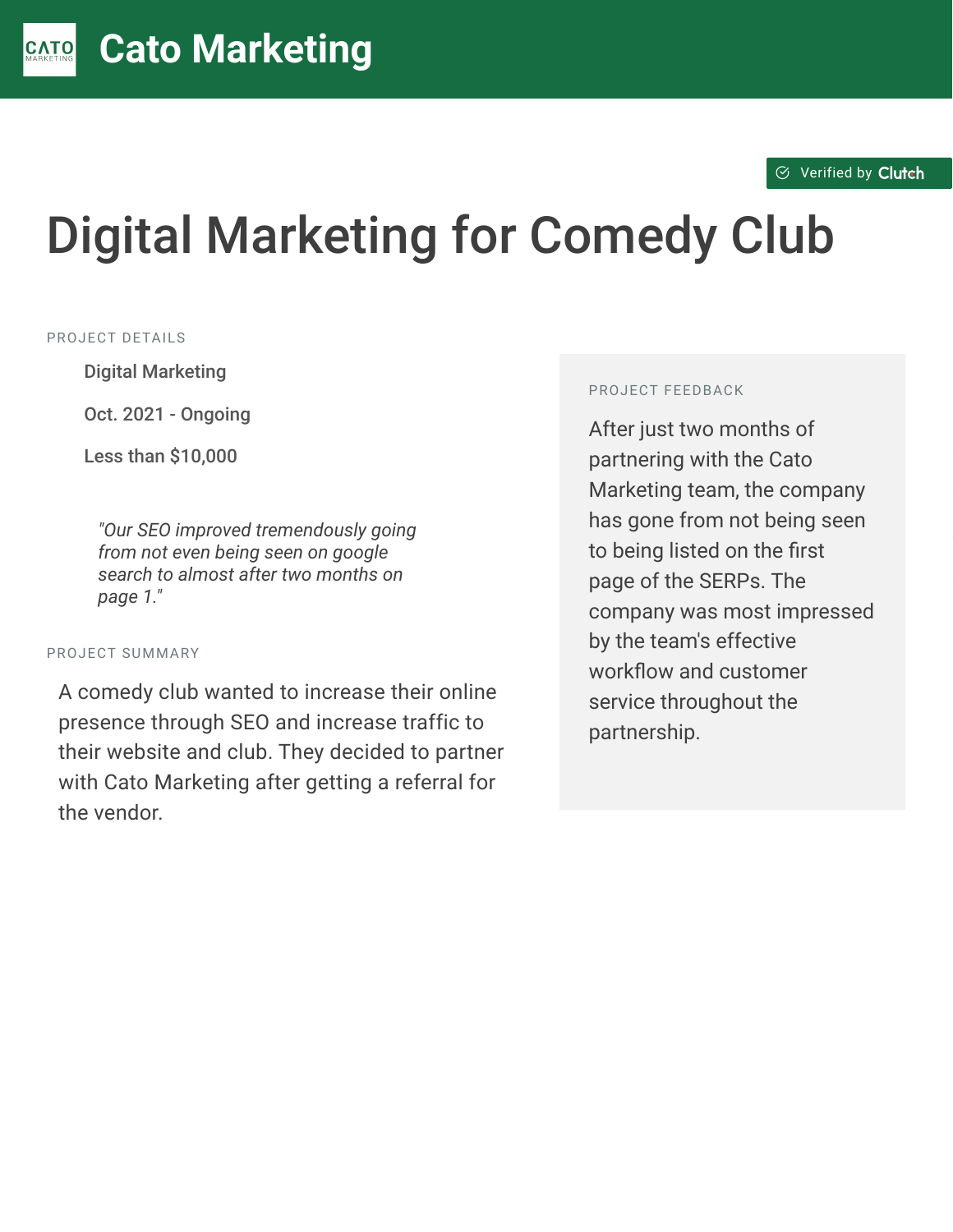# The Client

Please describe your company and your position there.

Talent Booker Manager of comedy club

# The Challenge

#### For what projects/services did your company hire Cato Marketing, and what were your goals?

To increase presence on seo and increase traffic to website and club



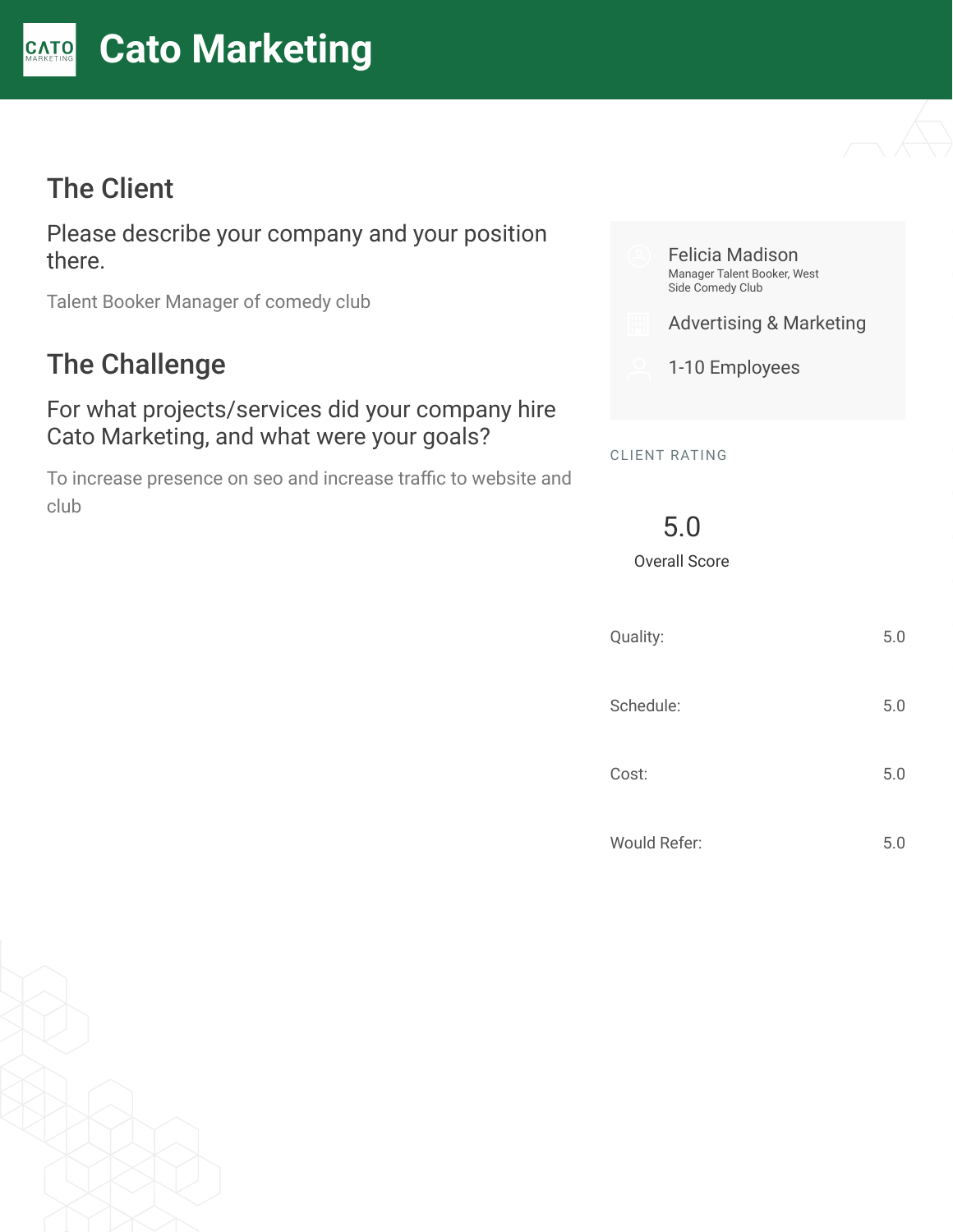# The Approach

How did you select this vendor and what were the deciding factors?

Recommendation

Describe the scope of work in detail, including the project steps, key deliverables, and marking tools used.

Provide advice on how to improve seo and traffic. Place google ads and give us weekly feedback on success.

## How many resources from the vendor's team worked with you, and what were their positions?

3 people

# The Outcome

## Can you share any measurable outcomes of the project or general feedback about the deliverables?

Our seo improved tremendously going from not even being seen on google search to almost after two months on page 1. Traffic increased with a 2:1 advertising dollars to traffic. Meaning we doubled tickets sales with dollar amounts.

### How effective was the workflow between your team and theirs?

Very effective

## What did you find most impressive or unique about this company?

Quality customer service nice friendly and get results.